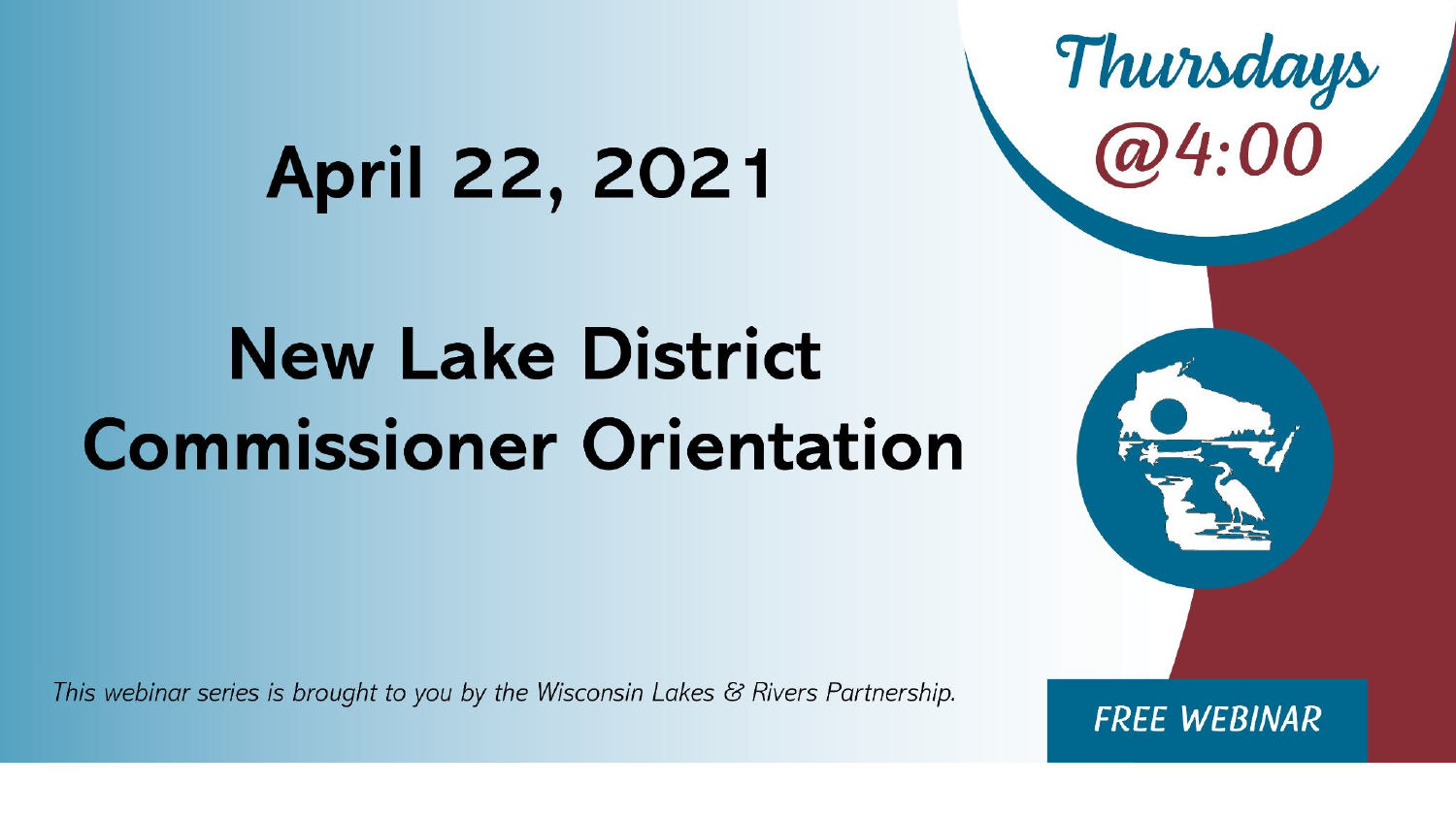### Lake Districts are Governed by Ch. 33 and other state law

#### **Chapter 33**

Specific to lake districts

Can/should serve as "bylaws"

Can include language that is more restrictive or prescriptive than other state laws affecting districts

**State law for all local governments**

19.59 Code of Ethics for Government **Officials** 

19.85 Open Meeting Requirements 19.31-19.39 Open Record Requirements

#### *https://docs.legis.wisconsin.gov/statutes*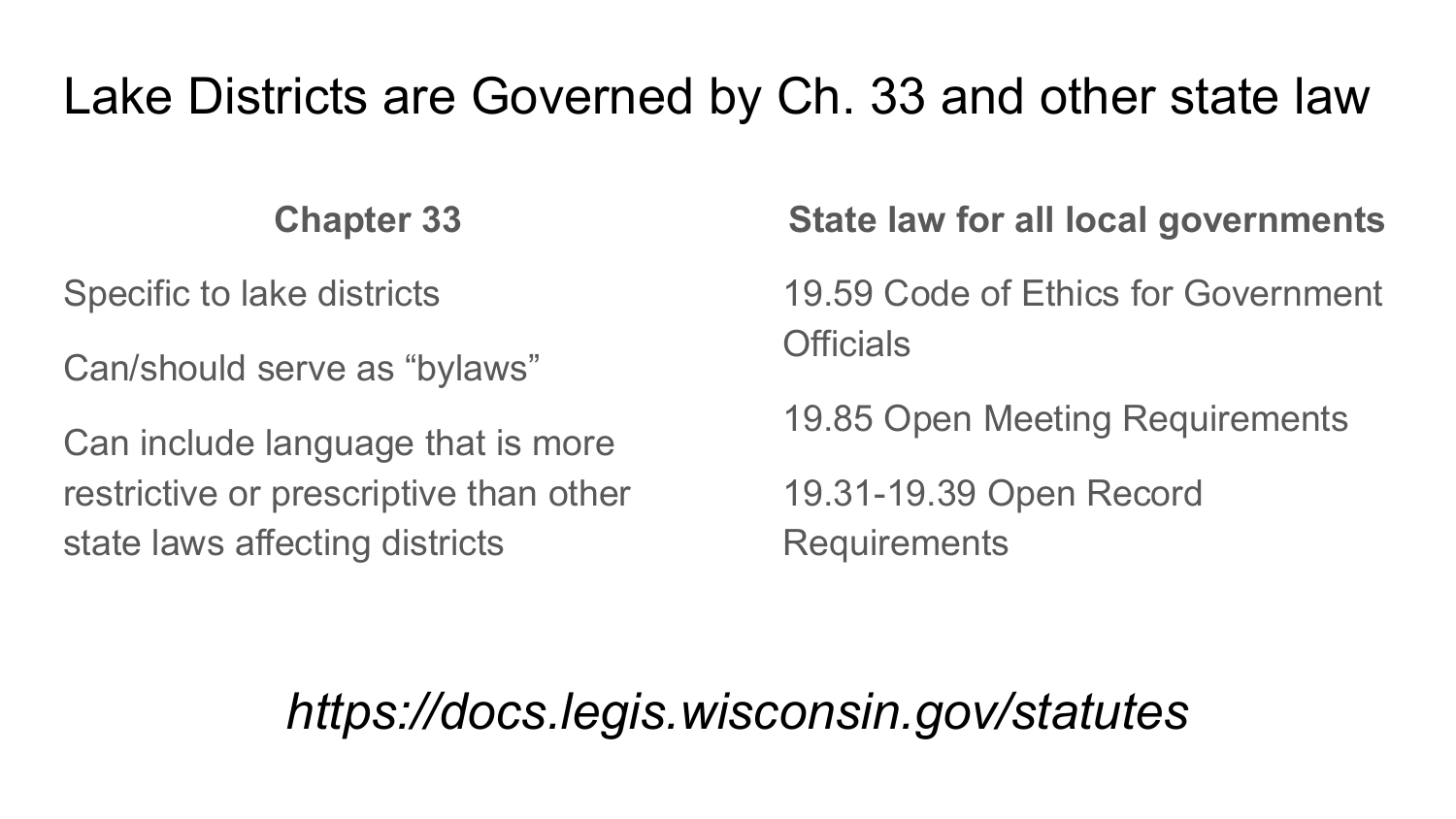#### **All lake districts have been granted the power to:**

- Levy taxes and impose special charges and special assessments
- Borrow money
- Disburse money
- Make contracts
- Accept gifts
- Buy, hold, and sell property
- Undertake projects to enhance recreational uses, including recreational boating facilities (such as boat launches or breakwaters)
- Sue and be sued
- Take other acts necessary to carry out a program of lake protection and rehabilitation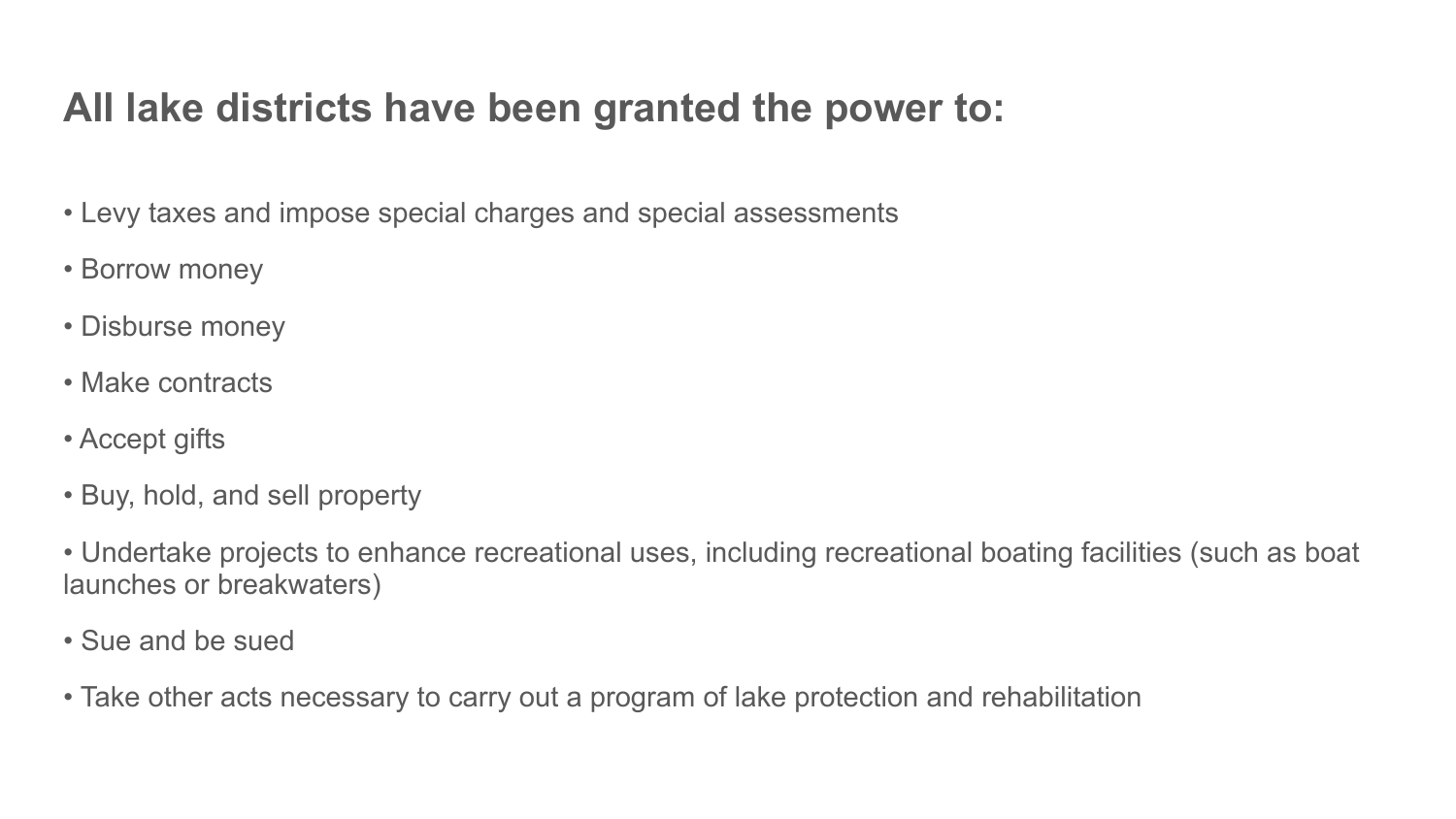Wis. Stat.  $\S$  33.28

Wis. Stat. § 33.30 Wis. Stat. § 33.305

The authority to govern a lake district is shared by the board of commissioners and the electors (resident voters) and property owners at the annual meeting. The board of commissioners has general responsibility for conducting the business of the district. The district's electors and property owners control major policy matters by electing commissioners, setting the annual budget and exercising other powers at an annual or special meeting.

Key Point

overning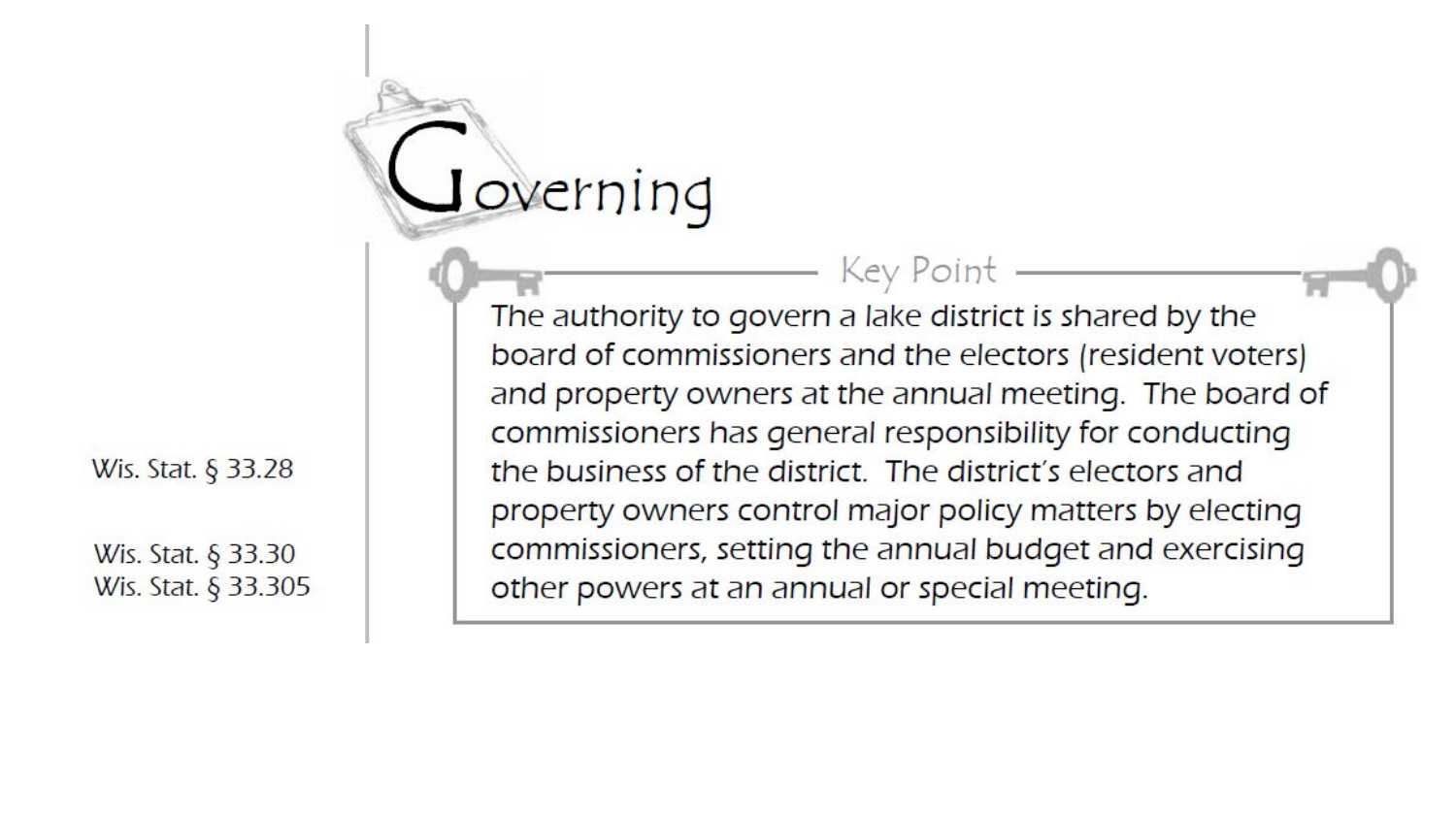### Lake District Board of Commissioners

Standard board:

•3 elected commissioners

One must be a district resident

•2 appointed commissioners

Enlarged board (vote at annual meeting to expand):

- •5 elected commissioners
- •2 appointed commissioners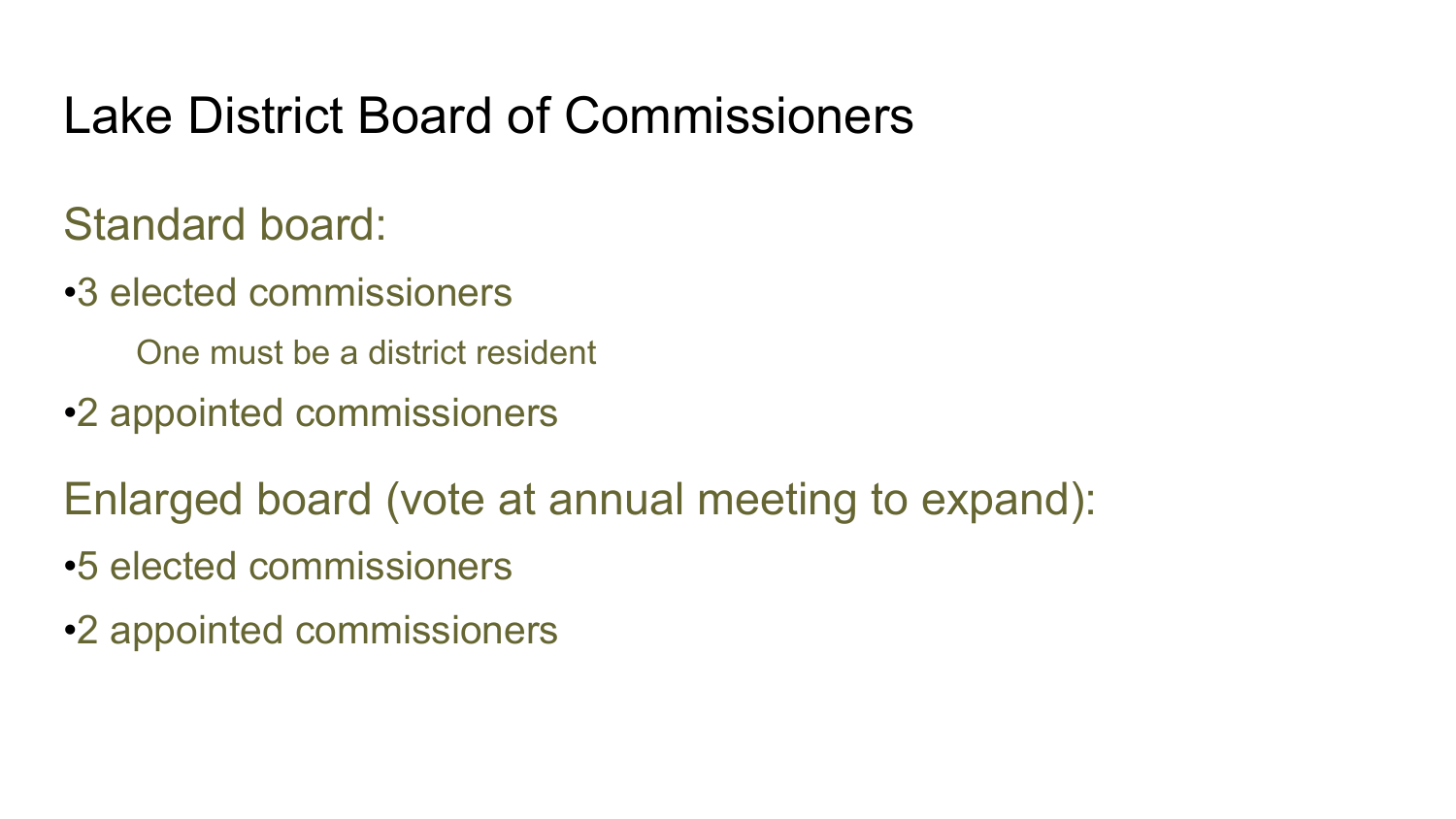### Elected commissioners voted on at annual meeting

- 3 year long, staggered terms
- secret ballot is required even if there is no contest
- Vacancies filled by appointment (nominated by chair, vote of commissioners)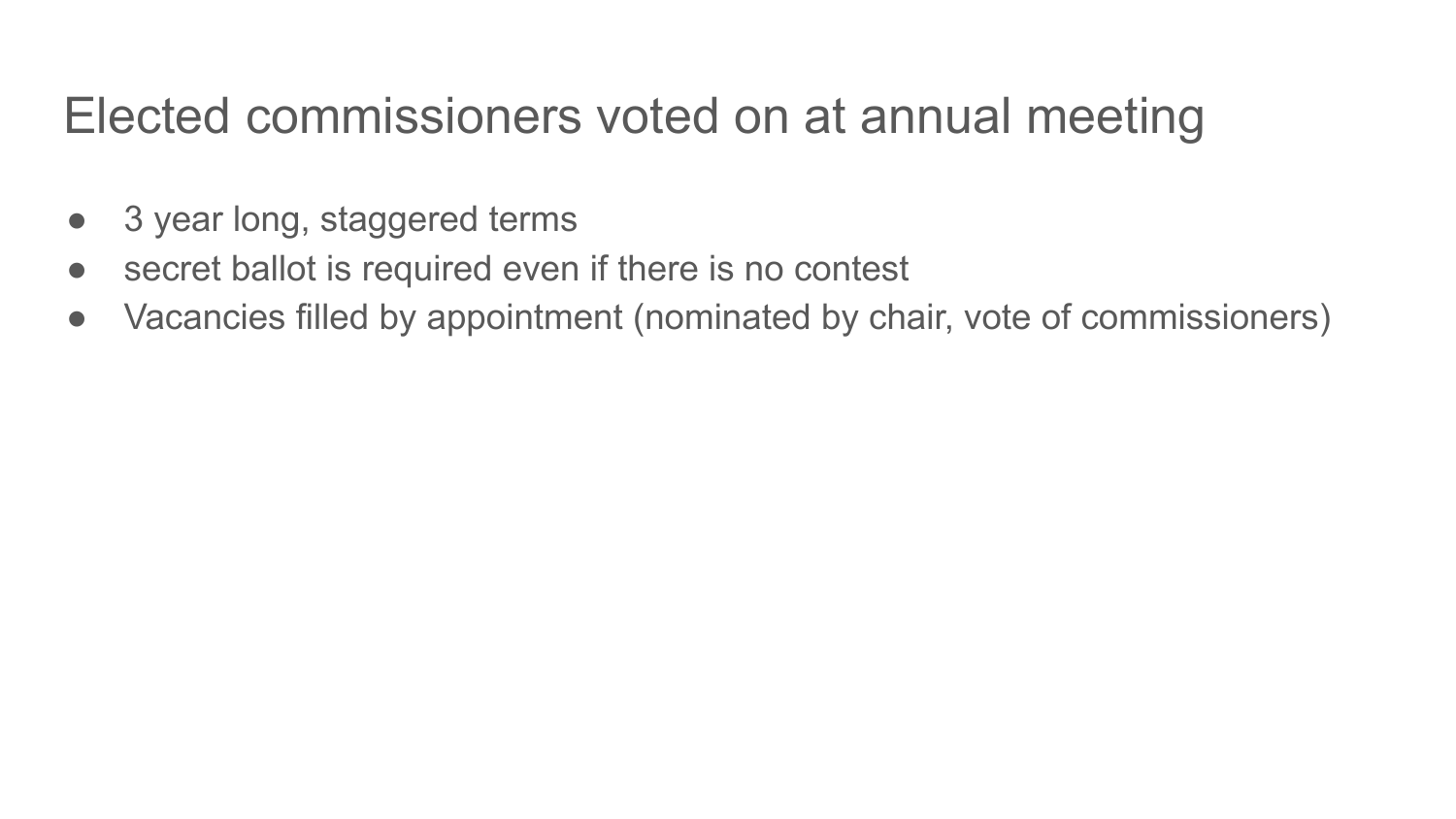### Elected commissioners voted on at annual meeting

- Qualifications: To serve as an elected lake district commissioner, a person must be a U.S. citizen, eighteen years of age or older, and either an elector (resident voter) or an owner of property within the district. In order to qualify as an elector, a citizen must be a resident of the district. A person who is an official representative of an organization which is an owner of property may hold office as a commissioner even though the person does not own property within the district or qualify as an elector.
- At least one commissioner must be a district resident, unless no resident is willing to serve. If no resident is willing to serve, this requirement is waived until the end of that term.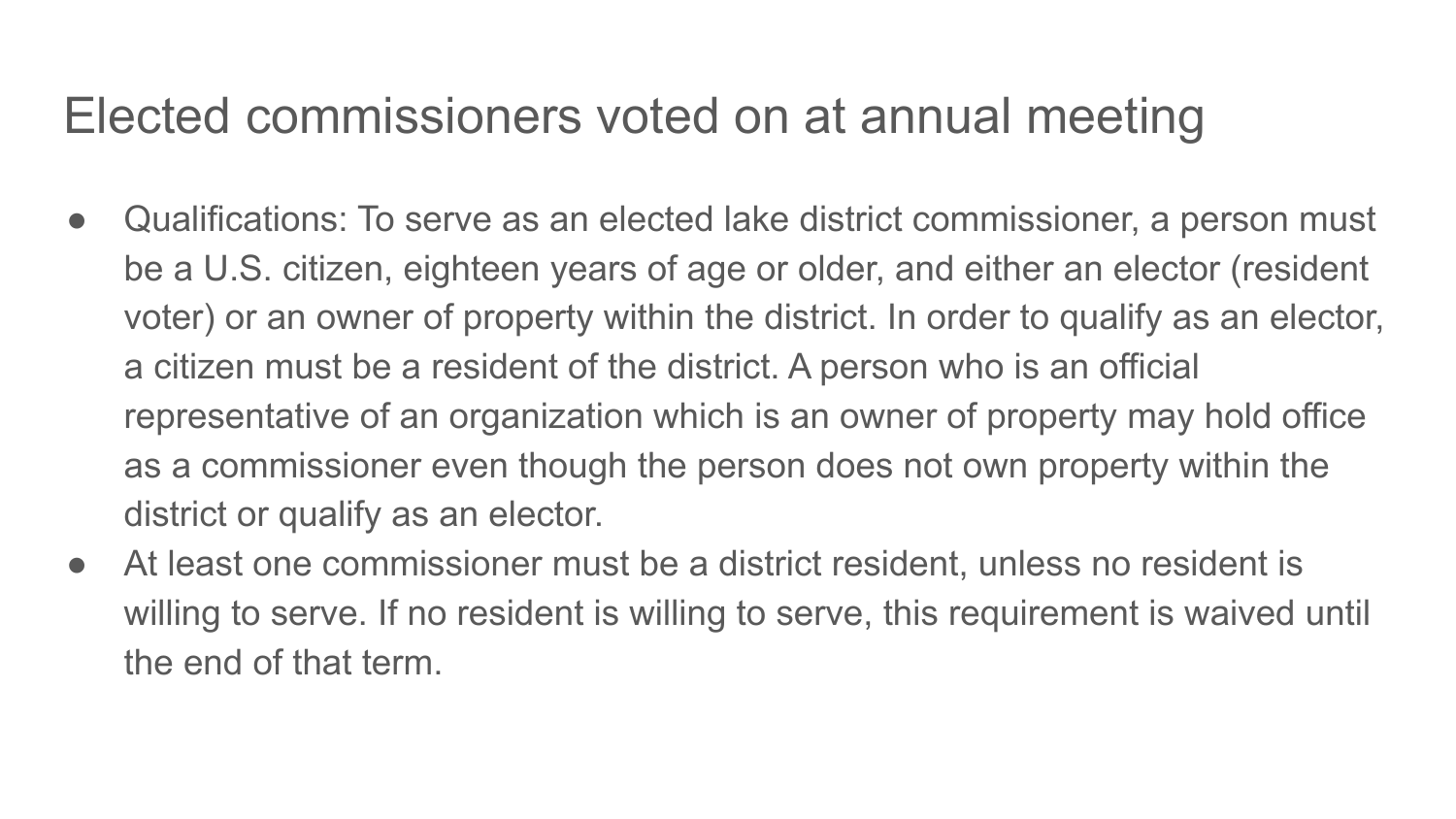Wis. Stat. § 33.30(3)(a) Wis. Stat. § 33.30(2)(b)

Chapter 33 does not set detailed election procedures, but it does mandate the use of secret ballots and prohibits the use of absentee ballots and proxies. Electors (resident voters) and property owners are eligible to vote in lake district elections only if they are physically present at the annual meeting. For more information on voter eligibility, see Voting, page 73.

Key Point.

33.30 (5) now has specific guidance for the election of commissioners; reiterates that people must be voting in person and describes a recount process for close elections.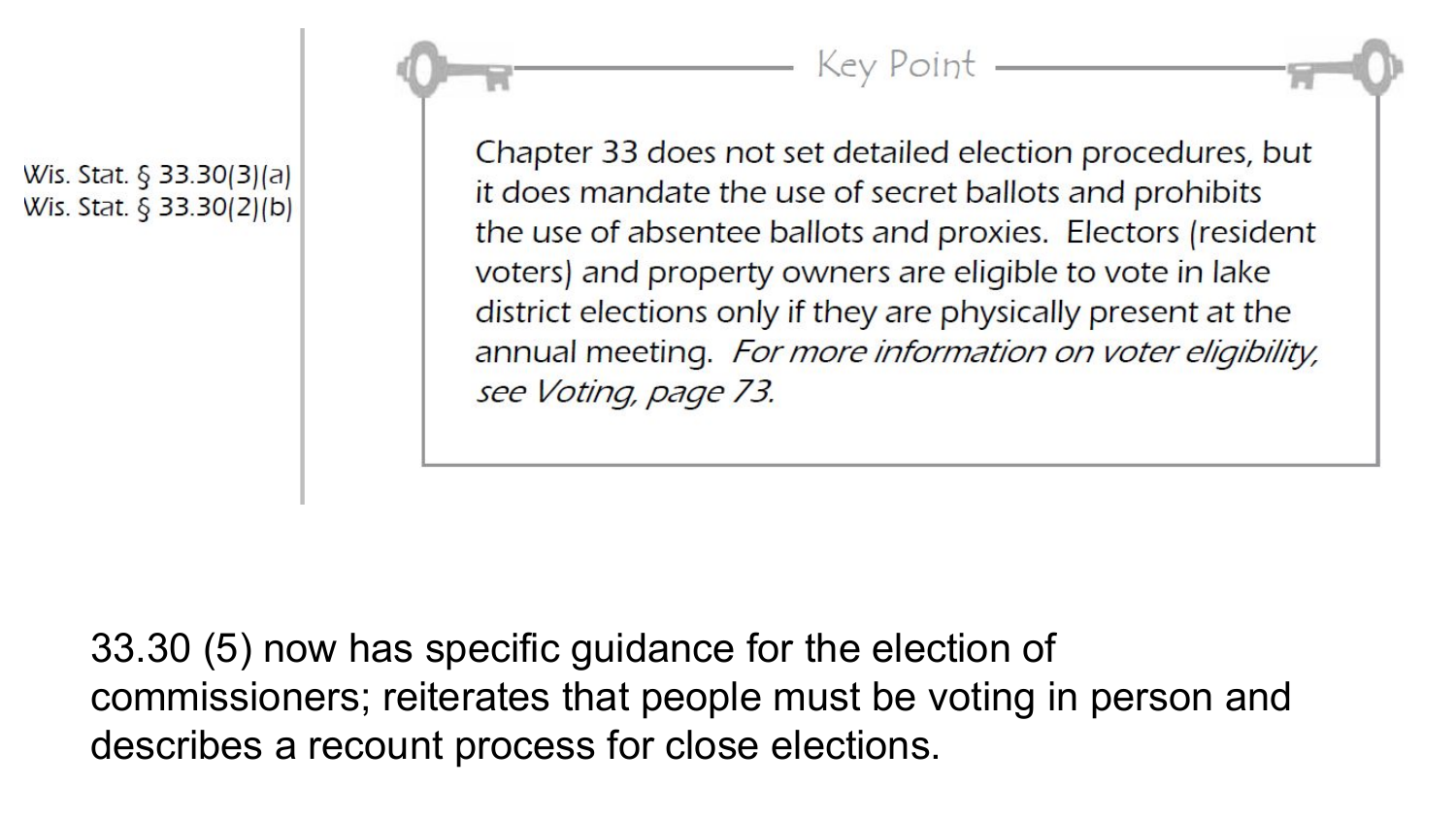## Two Appointed Commissioners

- One appointee of the city, village or town with the largest equalized valuation
- One appointee nominated by county Land & Water Conservation Committee & approved by county board
- Might not be property owners or electors of the district
- Have a full voice at the quarterly meetings of the board of commissioners of the district
- Can vote at the annual meeting of the district only if they meet the annual meeting voting requirements (resident or landowner or corporate designee)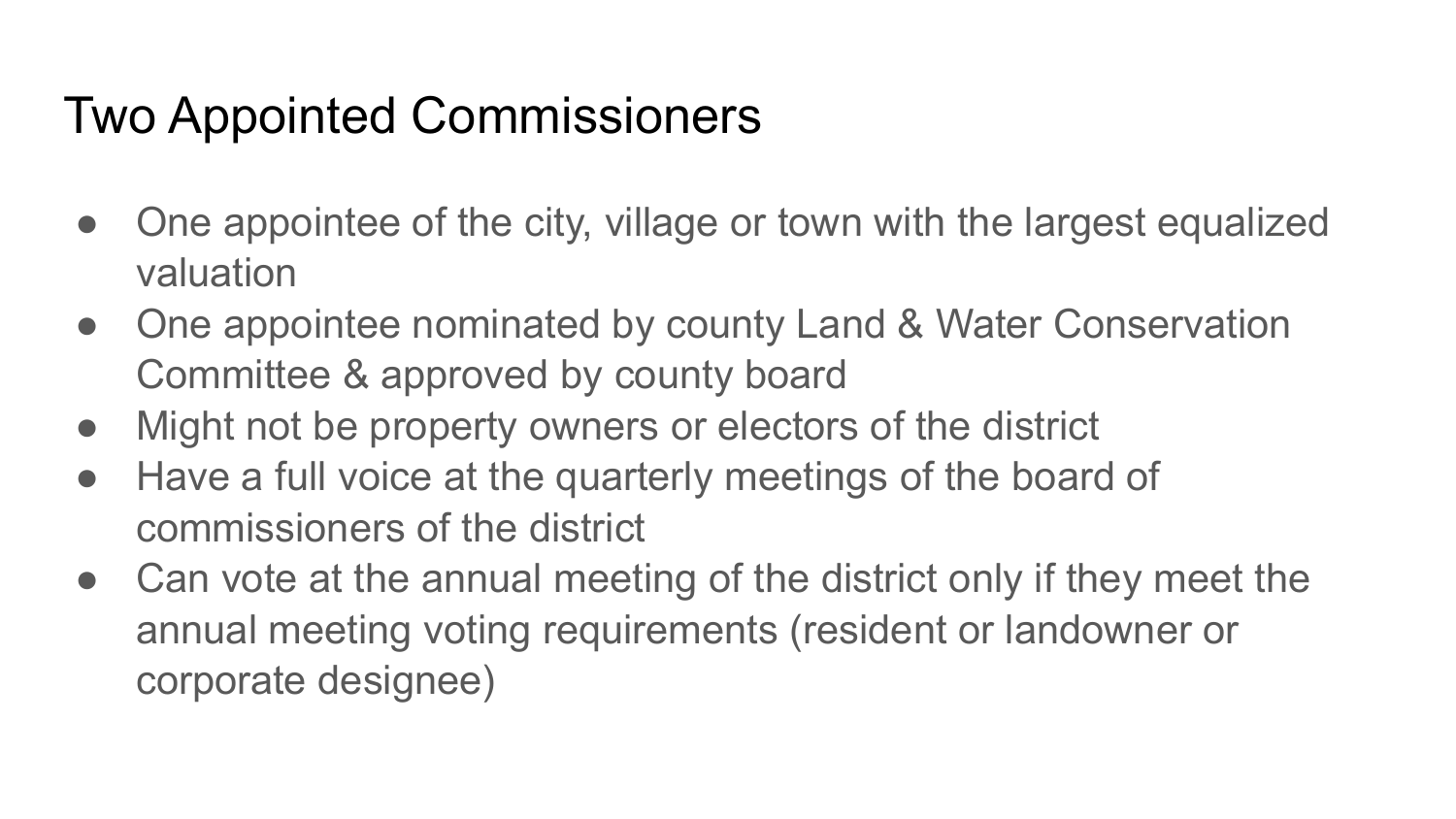## Town/ City/ Village Appointee

- Can be a member of the local government's elected body
- If not, appointee must be a resident of the district, ideally one who owns property in the district (2015 Act 25)

## County Appointee

The county appointee needs to be either a member of the county land conservation committee or nominated by the county land conservation committee and then appointed by the county board.

Appointing body replaces vacancies and can change their appointees following their own policies/procedures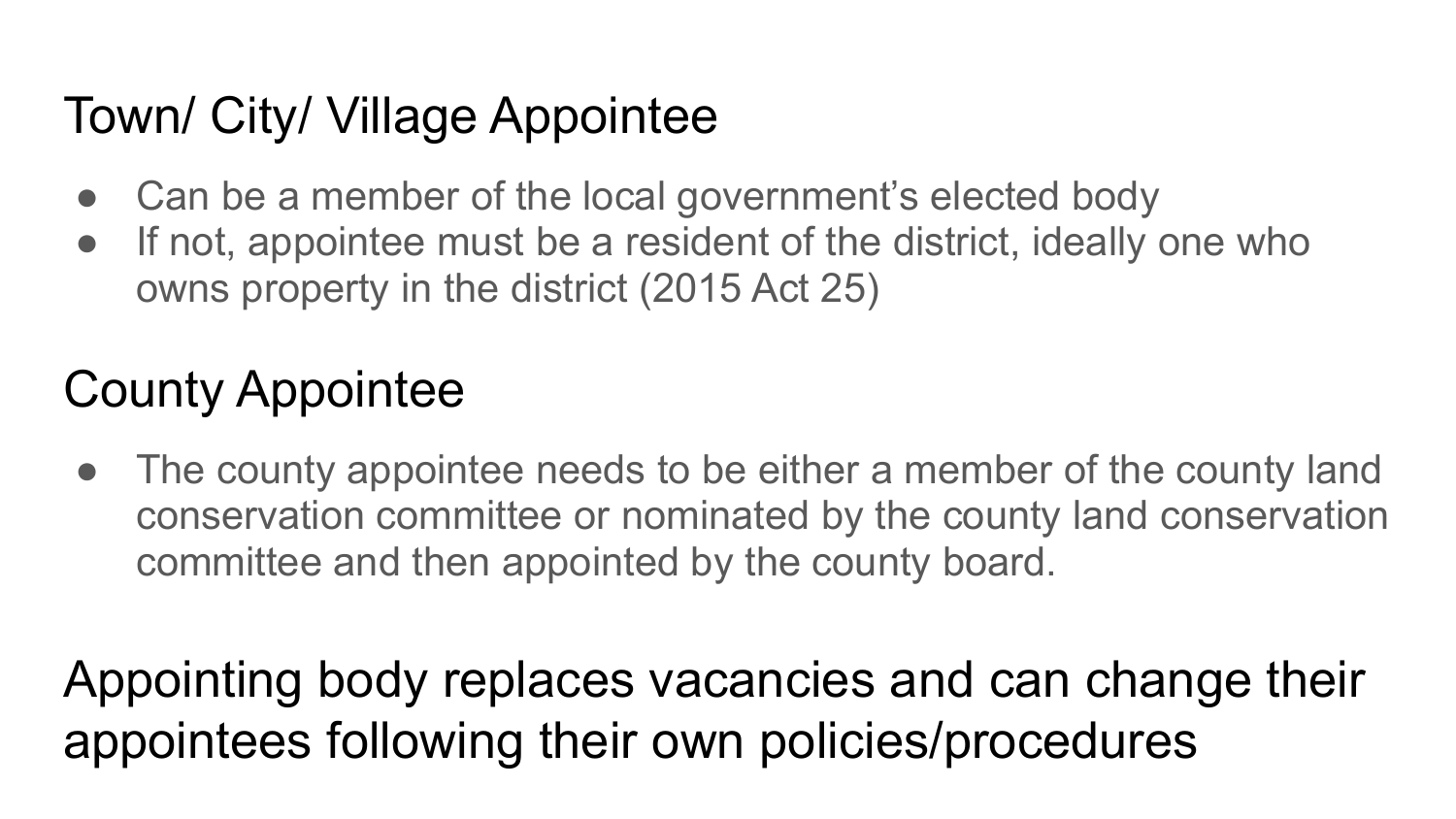### The Board Shall:

- meet quarterly, not including the annual meeting
- manage the day-to-day activities of the district
- schedule the annual meeting
- propose an annual budget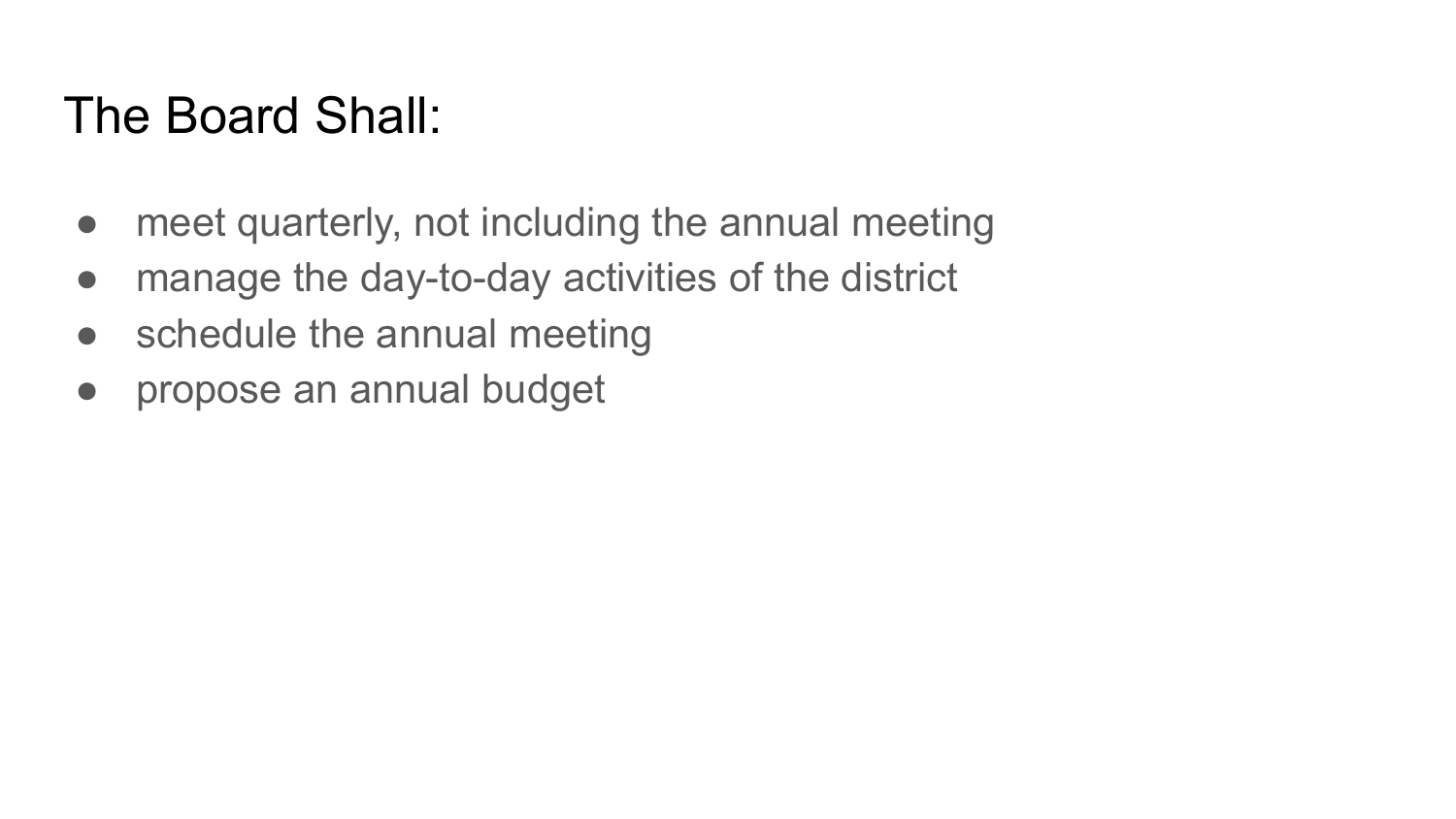#### Good Idea

#### Oath of Office

Lake district board of commissioners are elected government officials, similar to town and county supervisors, city alderman, or village trustees. Although the law does not require that commissioners take an oath of office,<sup>2</sup> many do so to acknowledge the importance of serving as elected officials for the lake district. Some lake districts invite the town or county clerk, a dignitary, or community leader to publicly administer an oath of office at the annual meeting. See Oath of Office, page 95.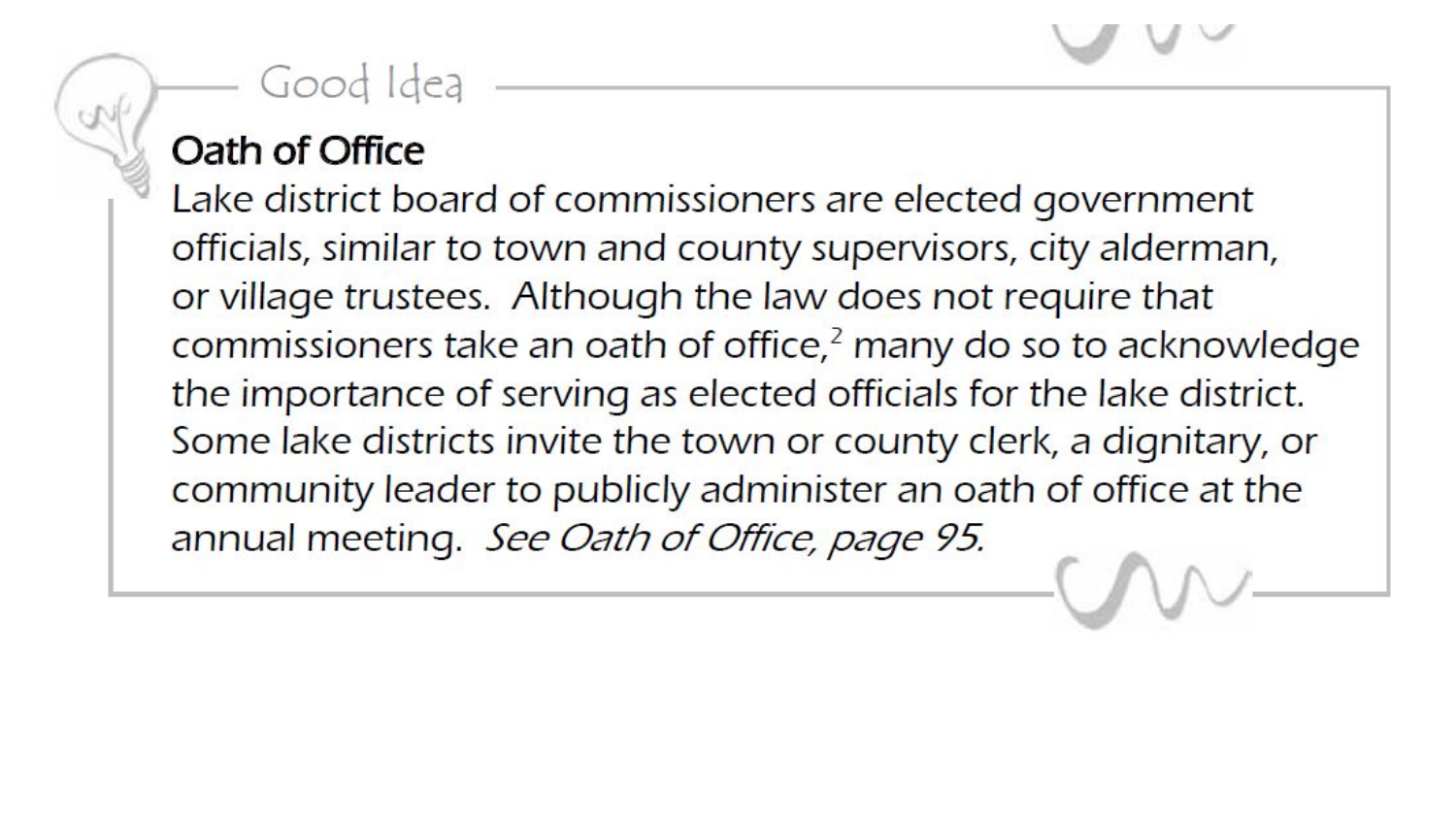### The Board Selects Their Officers

Good Idea

- Chair presides at all meetings of district
- Treasurer shall receive and take charge of all monies
- Secretary keeps minutes & other district records, prepares & sends notices of meetings

Lake district boards may create positions such as a recording secretary and bookkeeper, however, these positions are not considered officers and are not voting board members.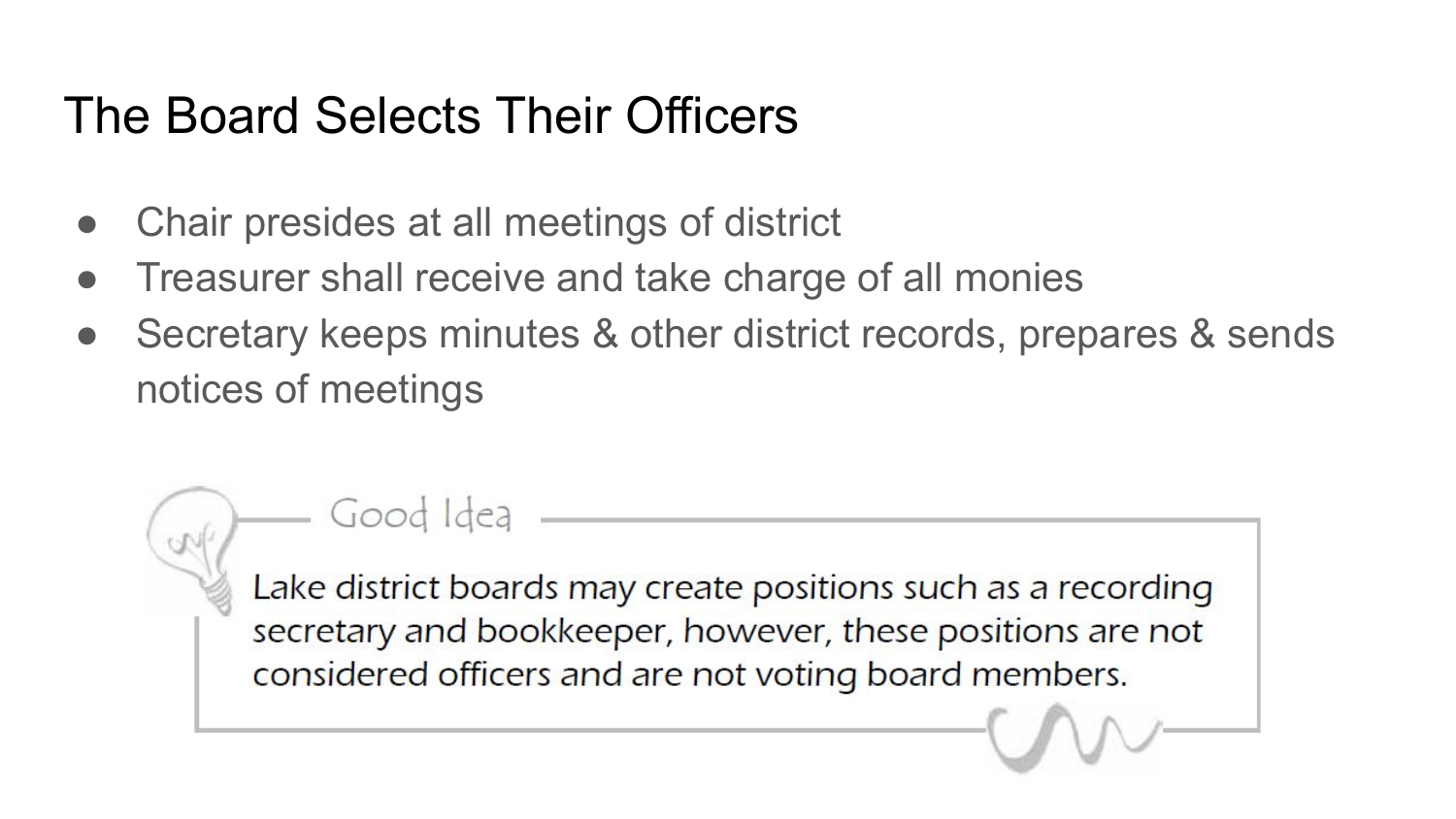## **Compensation**

Commissioners shall be paid actual and necessary expenses that they incur while conducting the business of the district. They may also be paid additional compensation if that compensation is established by the annual meeting.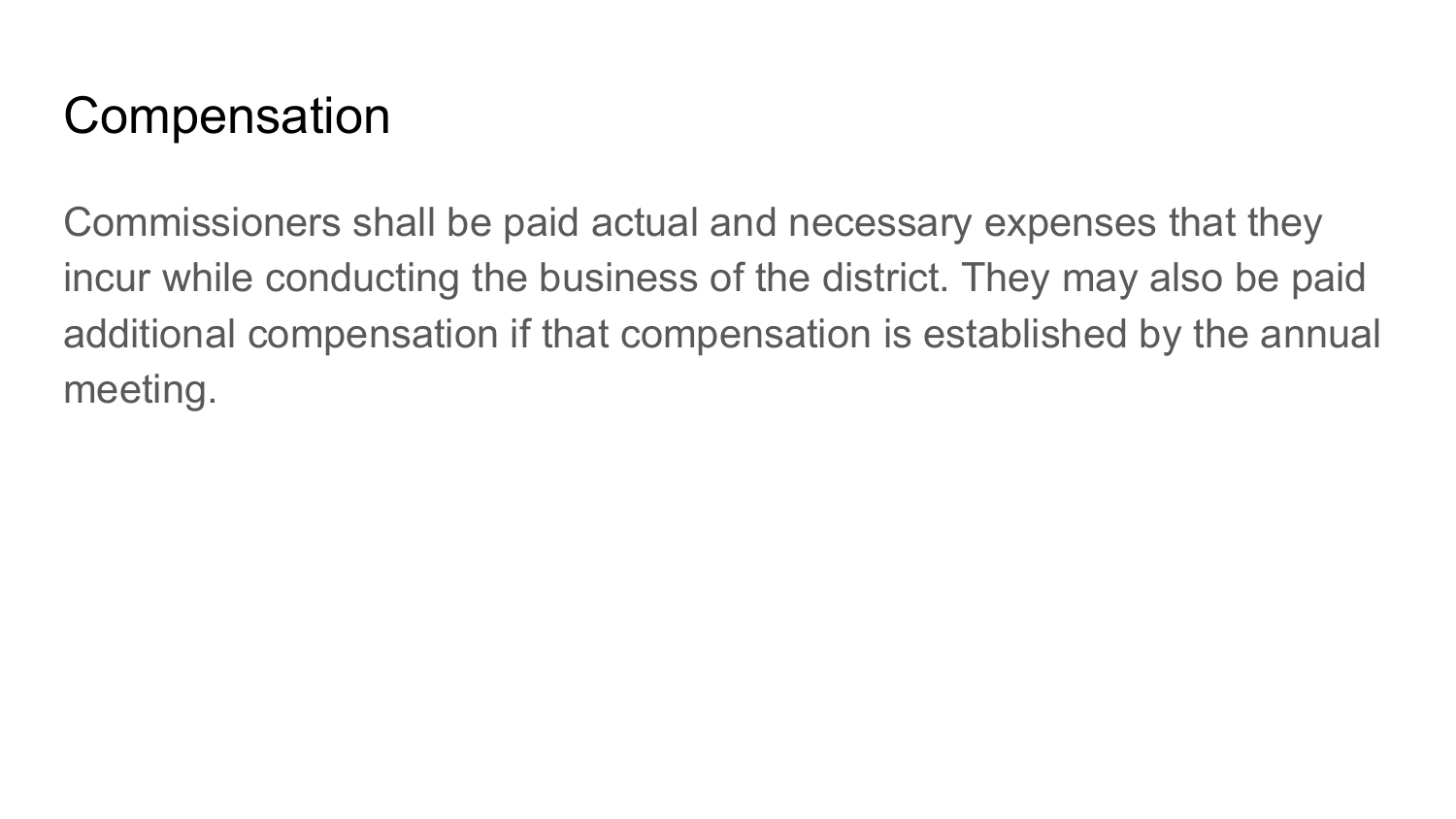### Board Duties

- Schedule the Annual Meeting (agenda, budget, notice, audit)
- Conduct the Annual Meeting
- Manage the finances of the district
- Schedule Special Meetings if needed
- Appoint vacancies
- Meet at least quarterly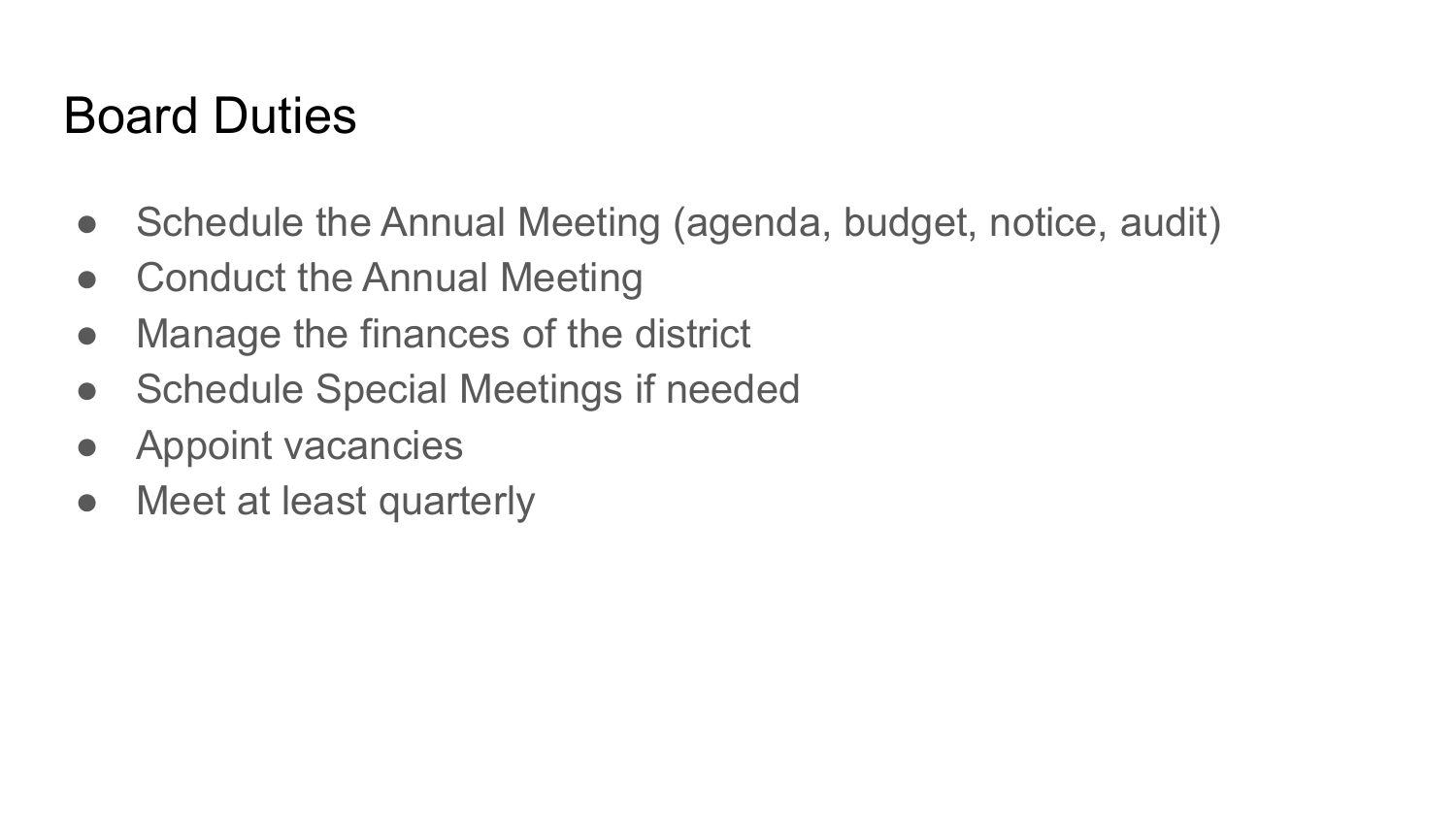## Quarterly Meetings

- Must be public meetings with notice posted at least 24 hours in advance
- Can be done virtually so long as public is provided access
- The secretary is required to keep minutes for each meeting including a record of motions and votes. All records of the district must be available for public inspection.
- 3 commissioners constitute a quorum